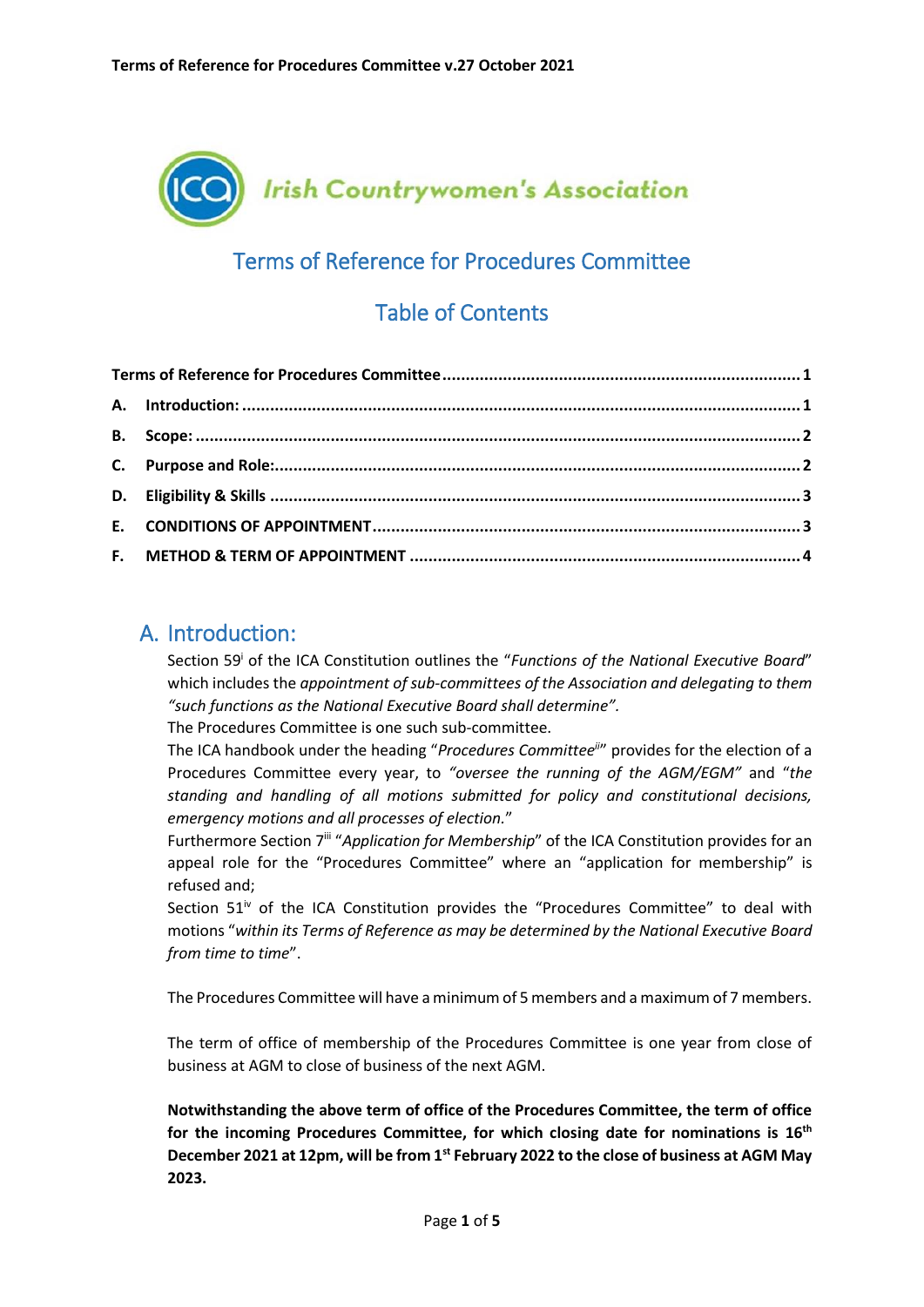### <span id="page-1-0"></span>B. Scope:

The National **Procedures Committee** is appointed by the National Executive Board, having been elected by the Guilds. The Procedures Committee acts in accordance with its role as prescribed in the ICA Constitution (sections 7 and 51) and otherwise works within its Terms of Reference as may be determined by the National Executive Board from time to time and to whom it reports.

## <span id="page-1-1"></span>C. Purpose and Role:

#### **(I) The purpose of the Procedures Committee** is:

- to provide impartial and trustworthy oversight of procedural aspects of ICA at AGMS and EGMs to ensure compliance with the Constitution.
- to provide independent oversight of the Electoral Cycle to ensure elections are conducted in accordance with the ICA Constitution and that transparent, fair, and democratic processes are followed.
- to assist in answering questions from Guilds and Federations concerning the ICA Constitution and ICA procedures and processes as required.

#### **(II) The Role of the Procedures Committee is:**

#### *(a) AGM/EGM*

- To carry out its role regarding refusal of membership by a Guild as set out in Clause 7(d) of the Constitution;
- To consider all motions submitted to the AGM to ensure:
	- $\circ$  that the motion was submitted in compliance with procedures outlined in the ICA Constitution.
	- $\circ$  to ensure that the intended motion is in compliance with the Constitution and ICA obligations under legislation and governing regulations;
	- o to prepare Motions for circulation to Guilds including, where necessary, discussing a motion with the Guild who initiated a motion and / or the Federation which submitted the motion and / or the NEB where a motion has been submitted by the NEB.
- To consider all Amendments to Motions submitted by Guilds and Federations.
- To ensure AGMs and EGMS are called in a manner that is compliant with the Constitution:
	- To assist the National Executive Board and the Administration in preparing Standing Orders for AGMs and EGMs and to ensure that Standing Orders are in compliance with the Constitution and legal norms;
	- To ensure that AGMs and EGMs are conducted in a manner in compliance with the Constitution and legal norms;
	- At AGMs & EGMs, to nominate scrutineers to count all votes in an efficient manner;
	- To manage all voting in an open, honest and impartial way;
	- To verify that any motion or amendment is proposed complies with the procedure outlined in the ICA Constitution and that the intended motion or amendment is in compliance with the Constitution and ICA obligations under legislation and governing regulations; This shall not extend to any subjective judgement of the substantive motion or amendment;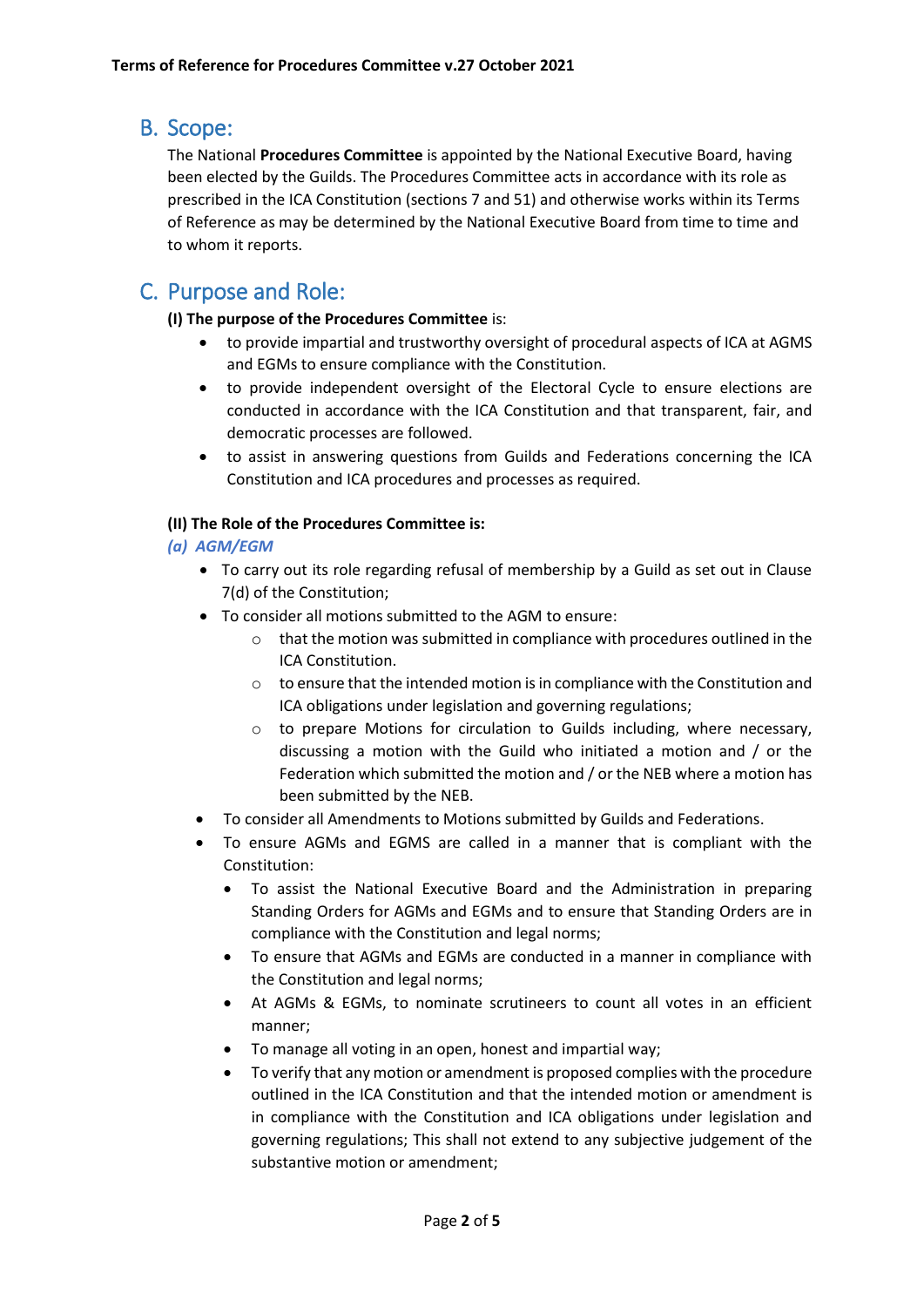To alert the AGM/EGM to any motion or amendment put forward to the meeting which, in their opinion, has not followed the correct procedure.

#### *(b) ICA NATIONAL ELECTIONS*

- To act collectively as Director of Elections for all elections to National positions;
- Where the National Executive Board so determines To engage and direct an external agent to manage an election process on behalf of ICA, which will consist of that agent being responsible for any or all of issuing, receiving, opening and counting of ballot papers; verifying and recording of results and communicating such results to the Procedures Committee.
	- o To verify that any nomination for an electable position has followed the correct process, that the person nominated is eligible for that post, and to confirm that all criteria prescribed in the ICA Constitution have been met before accepting the nomination as a valid nomination;
	- o To communicate the results of an election to candidates in a timely and sensitive way, having regard to confidentiality of the number of votes received by each candidate and only communicating 'elected' or 'not-elected' to the National Executive Board or general membership of ICA;

#### *(c) REPORTING & NOTIFYING*

- To formally bring any purported breaches in constitutionally mandated or agreed procedures to the attention of the National Executive Board, or where more appropriate to the attention National Advisory Committee or to the AGM/EGM delegates,
- To report to the National Executive Board, periodically and at its request, on any matter within the remit of the Procedures Committee.

## <span id="page-2-0"></span>D. Eligibility & Skills

To be eligible to stand for election to the Procedures Committee a person must

- Be a fully paid-up member of the ICA;
- Must have a thorough knowledge of the ICA Constitution and the ICA structure and composition;
- Must have an ability to understand procedure and have an attention to detail;
- Must have the ability to act impartially;
- Must be willing to undertake initial training and periodic skills training.

**At the time of commencement of term of office, a member must not be a member of the National Executive Board, National Advisory Committee, any National Executive Board sub-committee, National Advisory Committee subcommittee or other National committee or be a Federation Officer or be a member of Federation or Guild Committee.**

### <span id="page-2-1"></span>E. CONDITIONS OF APPOINTMENT

 Upon election and prior to taking up position a member elected to the Procedures Committee, must resign as a member of the National Executive Board, National Advisory Committee, any National Executive Board sub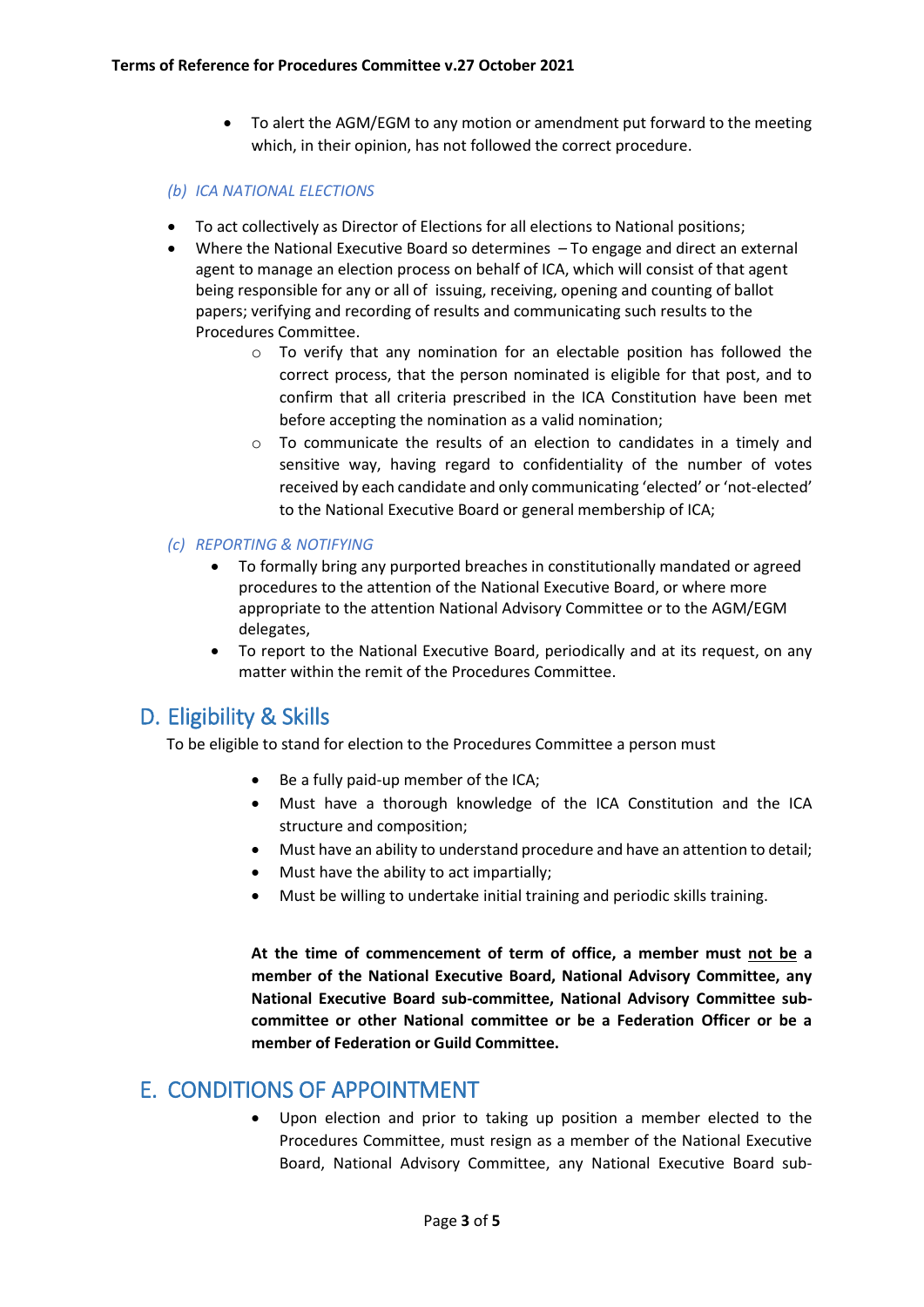committee, National Advisory Committee sub-committee or other National committee or a Federation Officer or be a member of Federation or Guild Committee. The elected member must confirm in writing to the National Secretary and/or Company Secretary, that they no longer hold any of these positions.

- Each Member of the Procedures Committee, upon their appointment, must sign a Code of Conduct which will include:
	- o Confidentiality Clause
	- o Conflict of Interest Clause
	- o Commitment to Impartiality
	- o Pledge to uphold the ICA Constitution
	- o Commitment to the good of ICA above any personal interest

## <span id="page-3-0"></span>F. METHOD & TERM OF APPOINTMENT

- Members eligible for nomination will be nominated by Guilds.
- Where more than 7 members are validly nominated, election from amongst those nominated will be by postal vote by Guilds.
- **The term of office of membership of the Procedures Committee is one year** from close of business at AGM to close of business of the next AGM.
- A member shall be eligible to stand for election and be elected for a maximum of three consecutive terms of office. After three consecutive terms of office, she shall be eligible to stand for election again after a break of one year.
- Casual vacancies may be filled by co-option of eligible persons, who may serve until the next AGM. They will then be eligible to be elected in the normal manner for up to three consecutive terms.
- All casual vacancy c-options must be ratified by the National Executive Board.

These Terms of Reference were formally adopted by the National Executive Board on 27 October 2021 and are next due to be reviewed in 2024.

\*\*\*\*\*\*\*\*\*\*\*\*\*\*\*\*\*\*\*

**20th October 2021**

1

**Prepared by the Governance Committee for the National Executive Board**

**\*\*\*\*\*\*\*\*\*\*\*\*\*\*\*\*\*\***

i *"59. Functions of the National Executive Board*

*The National Executive Board shall have the following functions:* 

*<sup>(</sup>a) to implement Association policies and rules as adopted at the Annual General Meetings and Extraordinary General Meetings of the Association.* 

*<sup>(</sup>b)to oversee the work of the Association and ensure accountability to the membership.* 

*<sup>(</sup>c) to communicate and consult with members of the Association through the Federation and Guild structures and directly.*